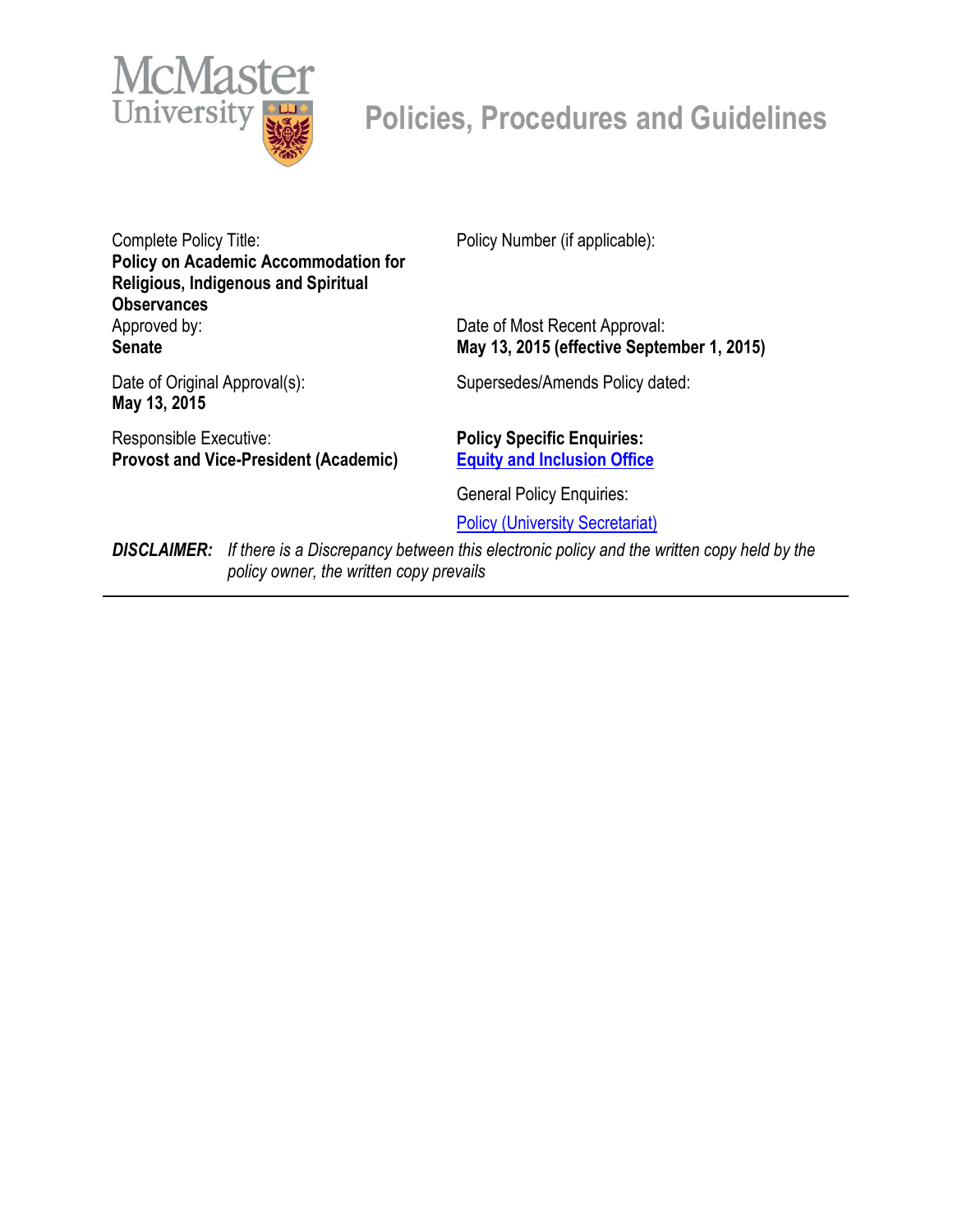| A) | Registrar-Invigilated Examinations (For all other requests, see Section B) 4             |
|----|------------------------------------------------------------------------------------------|
|    |                                                                                          |
|    |                                                                                          |
| B) | For Academic Obligations (Excluding Registrar-Invigilated Examinations with the possible |
|    |                                                                                          |
|    |                                                                                          |
|    |                                                                                          |
|    |                                                                                          |
|    |                                                                                          |
|    |                                                                                          |

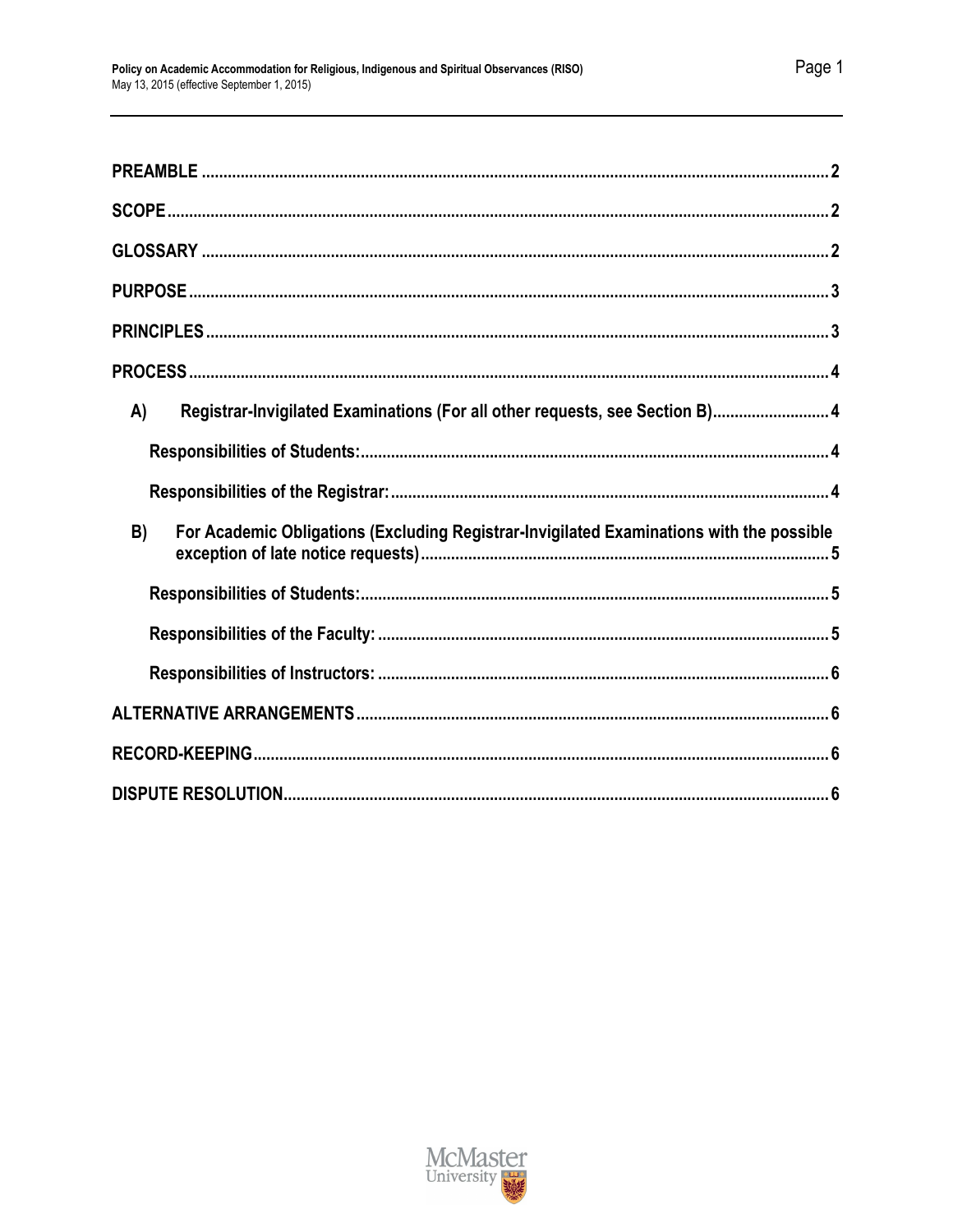## <span id="page-2-0"></span>**PREAMBLE**

McMaster University (the University) strives to be welcoming and inclusive of all its members and respectful of their differences. Students, staff, and instructors come from a range of backgrounds, traditions and beliefs. The University recognizes that, on occasion, the timing of a student's religious, Indigenous, or spiritual observances and that of their academic obligations may conflict. In such cases, the University will provide reasonable academic accommodation for students that is consistent with the Ontario *Human Rights Code*, through respectful, accessible, and fair processes.

Further information on McMaster University's commitment to an inclusive community and its legal obligations can be found on the website of the Office of Human Rights & Equity Services (HRES) at: [www.hres.mcmaster.ca.](http://www.hres.mcmaster.ca/)

# <span id="page-2-1"></span>**SCOPE**

This Policy applies to all students enrolled in a course or program of study as approved by the University Senate and who are seeking accommodation as a result of academic obligations that conflict with their religious, Indigenous or spiritual observances (RISO).

This Policy does not apply to the following: general course or program requirements; co-op, clinical and other experiential placements; residence; athletics; dietary restrictions; access to space; use of space; ablution; and employment matters, including teaching assistantships.

Guidance on how to pursue requests not covered under this Policy may be obtained from Faculty Offices, HRES, and/or Human Resources, or their respective websites.

#### <span id="page-2-2"></span>**GLOSSARY**

For the purposes of this Policy:

| <b>Academic Obligations</b>     | Evaluative Exercises, including, but not limited to, examinations, tests, labs,<br>assignments, participation, and seminars.                                                                                                                                                                                                                                                      |
|---------------------------------|-----------------------------------------------------------------------------------------------------------------------------------------------------------------------------------------------------------------------------------------------------------------------------------------------------------------------------------------------------------------------------------|
| Accommodation                   | The provision of Alternative Arrangements to meet Academic Obligations that<br>uphold Essential Requirements.                                                                                                                                                                                                                                                                     |
| <b>Alternative Arrangements</b> | The manner in which the Academic Obligations of the Student will be met.                                                                                                                                                                                                                                                                                                          |
| <b>Associate/Assistant Dean</b> | One of: the Associate Dean, Assistant Dean or Program Manager of the<br>Faculty or program in which the student is registered; one of the Associate<br>Deans of Graduate Studies, depending on the program in which the<br>Student is registered; the Director or Program Administrator of Arts and<br>Science; or the Assistant Director of the Centre for Continuing Education. |
| <b>Essential Requirements</b>   | The knowledge and skills that must be acquired and/or demonstrated in order<br>for a Student to successfully meet the learning objectives of the course or<br>program.                                                                                                                                                                                                            |

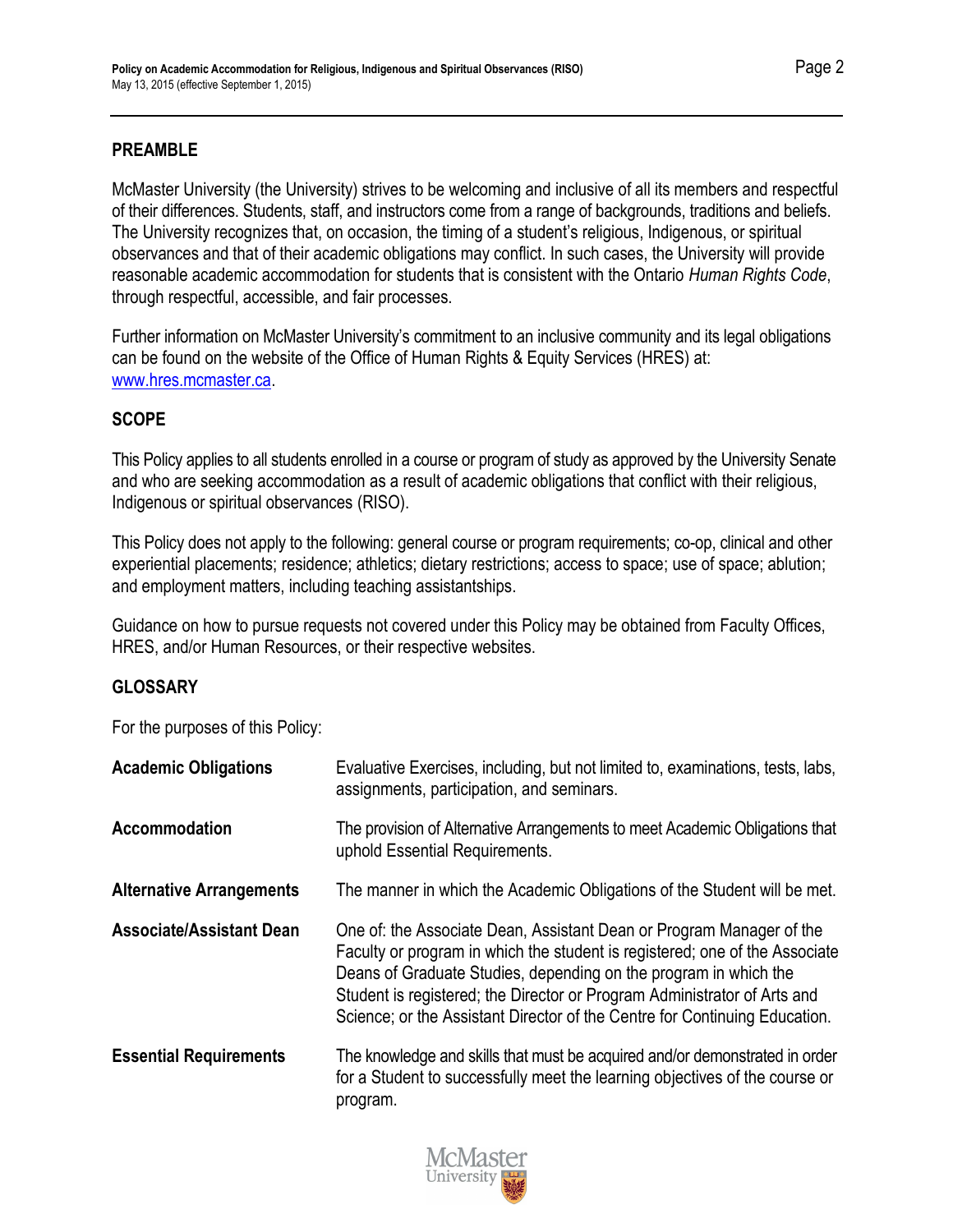| <b>Examinations</b> | Registrar-invigilated final examinations.                                                                                                                |
|---------------------|----------------------------------------------------------------------------------------------------------------------------------------------------------|
| <b>Faculty</b>      | Depending on the program in which the Student is registered, one of:                                                                                     |
|                     | the Faculty of Business (DeGroote School of Business), Engineering,<br>Health Sciences <sup>1</sup> , Humanities, Science, or Social Sciences;           |
|                     | the School of Graduate Studies;                                                                                                                          |
|                     | the Arts & Science Program; or                                                                                                                           |
|                     | the Centre for Continuing Education.                                                                                                                     |
| <b>Observance</b>   | A commemoration, tradition, or event of religious, Indigenous or spiritual<br>significance. Please consult the Multi-faith calendar on the HRES website. |
| Registrar           | Scheduling and Examinations office (Gilmour Hall, Room 114).                                                                                             |
| <b>Student</b>      | An individual enrolled in a course or program of study as approved by the<br>University Senate.                                                          |

# <span id="page-3-0"></span>**PURPOSE**

This Policy provides guidance and consistency for members of the University community in the requesting and provision of Academic Accommodation for Observances including:

- a) principles that govern decision-making;
- b) processes by which Students may request and receive Accommodation;
- c) rights and obligations of Students, administrators and instructors;
- d) dispute-resolution mechanisms available to Students.

# <span id="page-3-1"></span>**PRINCIPLES**

The University respects and accepts the self-declaration of beliefs made by Students; however, it reserves the right to request documentation in cases where documentation may assist in the Accommodation process or where there are reasonable grounds to suggest the request is unfounded.

The University respects and accepts that the sincerely held beliefs of Students who identify with the same religion or tradition may involve different Observances.

Availing themselves of an Accommodation under this Policy does not prevent a Student from seeking other Accommodations, such as those related to a disability.

An Observance shall be interpreted to include reasonable travel and preparation time for an Observance, in-class Observance requirements, or other similar requests.

 $\overline{a}$ <sup>1</sup> In the Faculty of Health Sciences, the Faculty refers to the Student's Program Office.

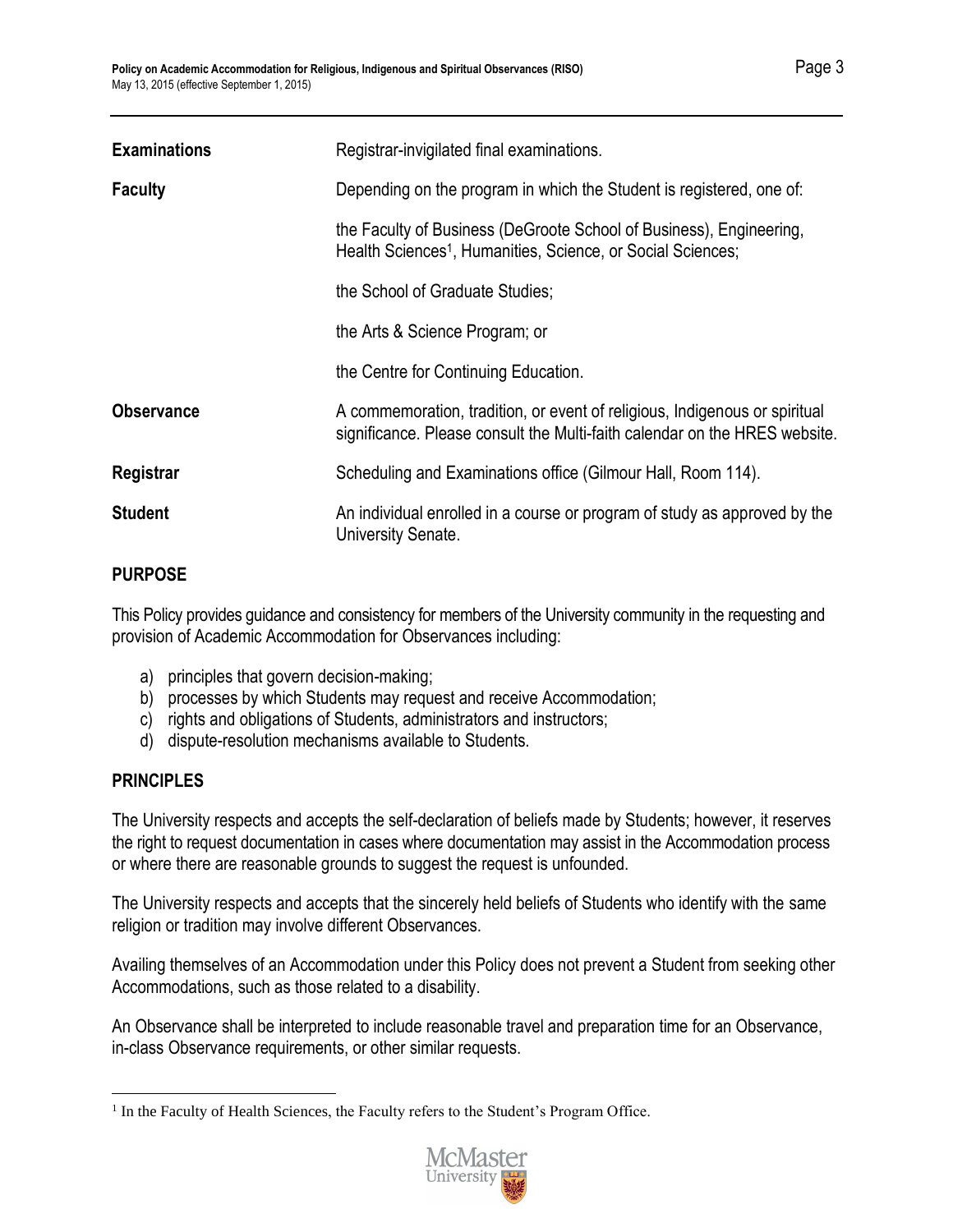Students shall inform the University of their Accommodation needs, and administrators and instructors shall inform Students of their Accommodation-related decisions, in a timely way, as per this Policy.

It is the Student's responsibility to arrange a means of obtaining lecture notes and other pertinent information provided during classes missed as a result of Accommodation.

The University encourages Students to participate in discussions regarding the most appropriate Alternative Arrangements.

No unreasonable academic disadvantage shall occur as a result of exercising rights under this Policy.

# <span id="page-4-0"></span>**PROCESS**

 $\overline{a}$ 

# <span id="page-4-1"></span>**A) Registrar-Invigilated Examinations (For all other requests, see Section B)**

# <span id="page-4-2"></span>**Responsibilities of Students:**

Students shall complete and submit the RISO-Examination form<sup>2</sup> , in person, to the Registrar's Office as soon as possible after receiving their Examination schedule, and where possible, no later than ten working days prior to the commencement of the Examination period.

Where the Student fails to meet the stated deadline, it may not be possible for the Registrar to reschedule the Examination within the current Examination period. In such cases, the Student shall contact the Faculty if they wish to request Alternative Arrangements.

A Student who has a concern about a rescheduled Examination shall contact the Registrar in a timely way.

#### <span id="page-4-3"></span>**Responsibilities of the Registrar:**

Where the RISO-Examination form is submitted at least ten working days prior to the commencement of the Examination period, the Registrar shall normally inform the Student of their rescheduled Examination(s) five working days or more prior to the beginning of the Examination period.

Where a Student fails to submit the form at least ten days prior to the commencement of the Examination period, rescheduling within the Examination period may not be possible. In such cases, the Registrar shall attempt to reschedule the Examination(s) and, if successful, shall inform the Student of their rescheduled Examination(s) in a timely way. Where rescheduling is not possible, the Registrar shall inform the Student in a timely way and refer them to their Faculty for possible Alternative Arrangements (see section B).

<sup>•</sup> The name of the instructor, course, and course code for all courses for which an accommodation is requested. The RISO-Examination form does not ask for documentation.



<sup>2</sup> The completed RISO-Examination form shall include:

<sup>•</sup> The names and dates of all Observances in the term that, to the best of the Student's knowledge at the time of submission, may conflict with Examinations.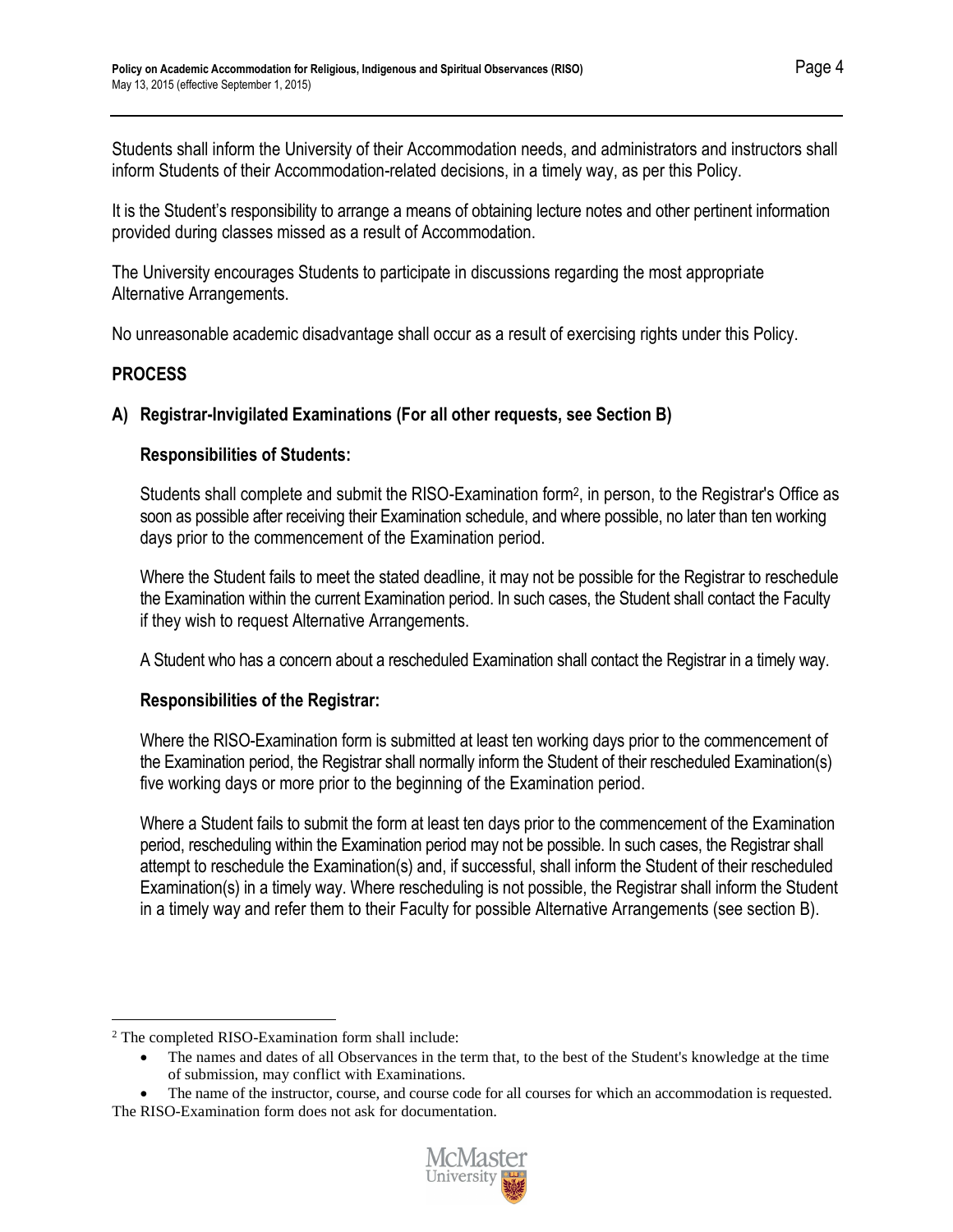#### <span id="page-5-0"></span>**B) For Academic Obligations (Excluding Registrar-Invigilated Examinations with the possible exception of late notice requests)**

## <span id="page-5-1"></span>**Responsibilities of Students:**

The Student shall submit the RISO form<sup>3</sup> to their Faculty, electronically or in person, normally within ten working days from the beginning of each term in which they are anticipating a need for Accommodation. There may be occasions where the date of an Observance is not yet confirmed or where an Observance is unanticipated. In such cases the Student is advised to contact the Faculty as soon as they become aware of the conflict to request Accommodation.

After submitting the RISO form, the Student shall receive confirmation from the Faculty office, normally within five working days. The Student may be required to develop an Accommodation plan in consultation with the Faculty office, in which case they will be contacted by the Faculty Office in a timely way.

After receiving confirmation of receipt of the RISO form from the Faculty, the Student shall contact the instructor(s) regarding the Alternative Arrangements as soon as possible and no later than five working days prior to the date on which the scheduling conflict will occur.

The Student is encouraged to discuss the Alternative Arrangements with the instructor in a timely way.

A Student who is registered with Student Accessibility Services (SAS) may self-identify on the RISO form if they would like a copy of the RISO form sent to SAS in order to assist in the co-ordination of their Alternative Arrangements.

In situations where the Observance requires the Student to leave the class temporarily, the Student shall discuss their needs with the instructor and develop a mutually-acceptable arrangement where possible.

# <span id="page-5-2"></span>**Responsibilities of the Faculty:**

Normally within five working days of receiving a completed RISO form, the Faculty shall send the days and/or times during which a Student anticipates a scheduling conflict between Academic Obligations and Observances to the relevant instructors, with a copy sent to the Student. If appropriate, a copy may also be sent to the Student's department, and, if the request involves a course outside the Student's Faculty, to that Faculty.

If requested by the Student, the Faculty Office may provide Alternative Arrangements in cases where, due to late notice, the Registrar has been unable to reschedule an Examination during the Examination period.

The Associate/Assistant Dean may deny an Accommodation where there are reasonable grounds to believe the request is unfounded.

 $\overline{a}$ 

<sup>•</sup> The name of the instructor, course, and course code for all courses for which an accommodation is requested. The RISO form does not ask for documentation.



<sup>&</sup>lt;sup>3</sup> The completed RISO form shall include:

<sup>•</sup> The names and dates of all Observances in the term that, to the best of the Student's knowledge at the time of submission, may conflict with Academic Obligations.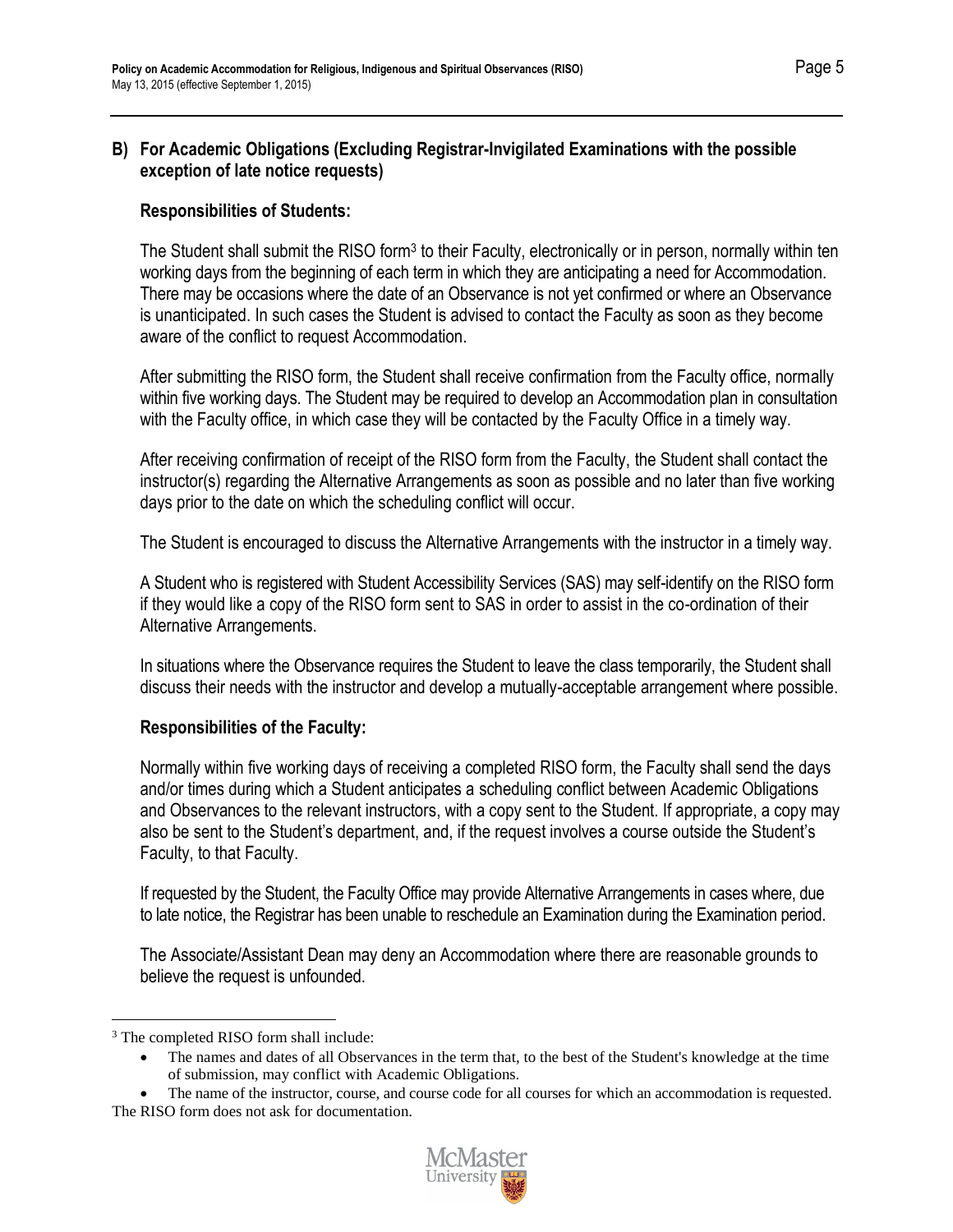#### <span id="page-6-0"></span>**Responsibilities of Instructors:**

At the Student's request, the instructor shall discuss with the Student the Alternative Arrangements prior to making a determination. As soon as possible and no later than ten working days after being contacted by the Student, the instructor shall inform the Student of the Alternative Arrangements.

# <span id="page-6-1"></span>**ALTERNATIVE ARRANGEMENTS**

Instructors have a responsibility to provide Alternative Arrangements in a way that is consistent with the principles in this Policy, and, where practical, to consult with a Student who chooses to discuss the most appropriate Alternative Arrangements.

Alternative Arrangements may include:

- a) rescheduling an Academic Obligation;
- b) providing an alternative Academic Obligation;
- c) re-weighting, providing that no one component of the course becomes worth 75% of the final grade or greater;
- d) extending a deadline.

Alternative Arrangements that are discouraged and should be considered only in consultation with the Student and, if appropriate, the Chair of the department, are as follows:

- e) requiring the Student to submit an Academic Obligation prior to the deadline;
- f) requiring the Student to have someone else submit their Academic Obligation on their behalf;
- g) re-weighting where one component of the grade becomes worth 75% of the final grade or greater.

#### <span id="page-6-2"></span>**RECORD-KEEPING**

The Faculty shall forward the completed RISO form to the Registrar and may keep a copy.

Information pertaining to a Student's Observance shall be held in strict confidence and shall not be shared outside the Registrar or Faculty office without consent. If requested by the Student, the information pertaining to an Observance shall be removed from a Student's file when they have completed their degree requirements and are cleared to graduate.

#### <span id="page-6-3"></span>**DISPUTE RESOLUTION**

At any point during the process, a Student or instructor may seek informal advice or assistance from HRES.

In addition to HRES, any member of the University community may consult the University Secretariat Office and/or the Ombuds Office for advice or guidance with regards to the application of this Policy.

When a Student is not satisfied with the Alternative Arrangements determined by the instructor, the Student shall contact the instructor to discuss the matter.

If the Student is still not satisfied, the Student may request the intervention of their Associate/Assistant Dean.